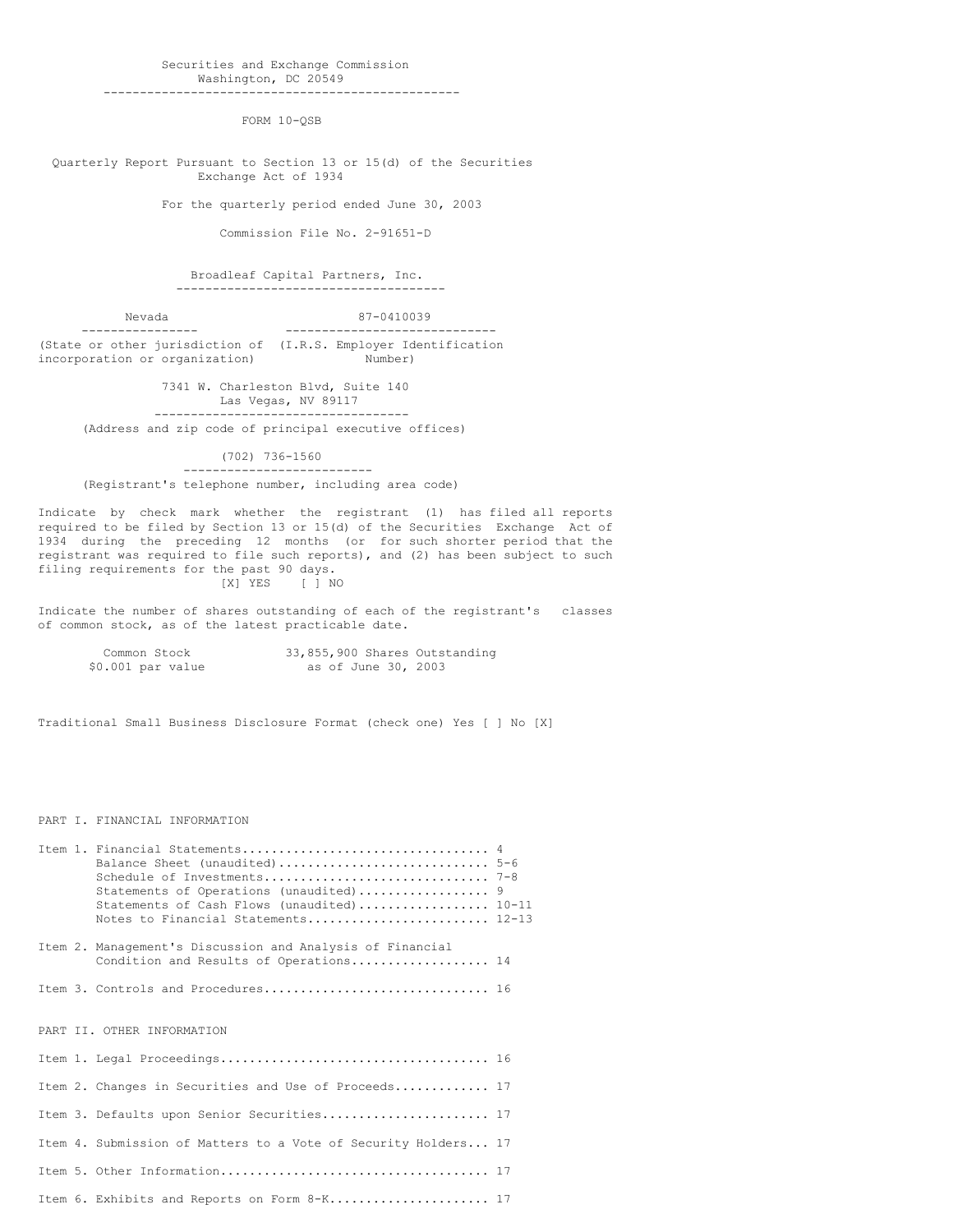PART I. FINANCIAL INFORMATION

# ITEM 1. FINANCIAL STATEMENTS AND EXHIBITS

The unaudited financial statements of registrant for the three and six months ended June 30, 2003, follow. As prescribed by item 310 of Regulation S-B, the independent auditor has reviewed these unaudited interim financial statements of the registrant for the three and six months ended June 30, 2003. The financial statements reflect all adjustments, which are, in the opinion of management, necessary to a fair statement of the results for the interim period presented.

> BROADLEAF CAPITAL PARTNERS, INC. AND SUBSIDIARIES

CONSOLIDATED FINANCIAL STATEMENTS

JUNE 30, 2003 AND DECEMBER 31, 2002

INDEPENDENT ACCOUNTANT'S REPORT

To the Board of Directors Broadleaf Capital Partners, Inc. and Subsidiaries Las Vegas, NV

We have reviewed the accompanying consolidated balance sheet of Broadleaf Capital Partners, Inc. and Subsidiaries as of June 30, 2003, including the consolidated schedules of investments as of June 30, 2003, and the related consolidated statements of operations for the three and six month periods ended June 30, 2003 and 2002, and the related statements of cash flows for the six months ended June 30, 2003 and 2002. These consolidated financial statements are the responsibility of the Company's management.

We conducted our reviews in accordance with standards established by the American Institute of Certified Public Accountants. A review of interim financial information consists principally of applying analytical procedures to financial data and making inquiries of persons responsible for financial and accounting matters. It is substantially less in scope than an audit conducted in accordance with auditing standards generally accepted in the United States of America, the objective of which is the expression of an opinion regarding the financial statements taken as a whole. Accordingly, we do not express such an opinion.

Based on our reviews, we are not aware of any material modifications that should be made to the accompanying consolidated financial statements referred to above for them to be in conformity with accounting principles generally accepted in the United States of America.

We have previously audited, in accordance with auditing standards generally accepted in the United States of America, the consolidated balance sheets of Broadleaf Capital Partners, Inc. and Subsidiaries as of as of December 31, 2002 and 2001, including the consolidated schedules of investments as of December 31, 2002 and 2001, and the related consolidated statements of operations, changes in shareholders' equity, and cash flows for the years ended December 31, 2002, 2001, and 2000 (not presented herein); and in our report dated April 14, 2003, we expressed an unqualified opinion on those consolidated financial statements.

The accompanying consolidated financial statements have been prepared assuming that the Company will continue as a going concern. As discussed in Note 2 to the consolidated financial statements, the Company has a significant deficit in working capital, has a deficit in stockholders' equity and has suffered recurring losses to date, which raises substantial doubt about its ability to continue as a going concern. Management's plans with regard to these matters are also described in Note 2. The consolidated financial statements do not include any adjustments that might result from the outcome of this uncertainty.

HJ & Associates, LLC Salt Lake City, Utah September 3, 2003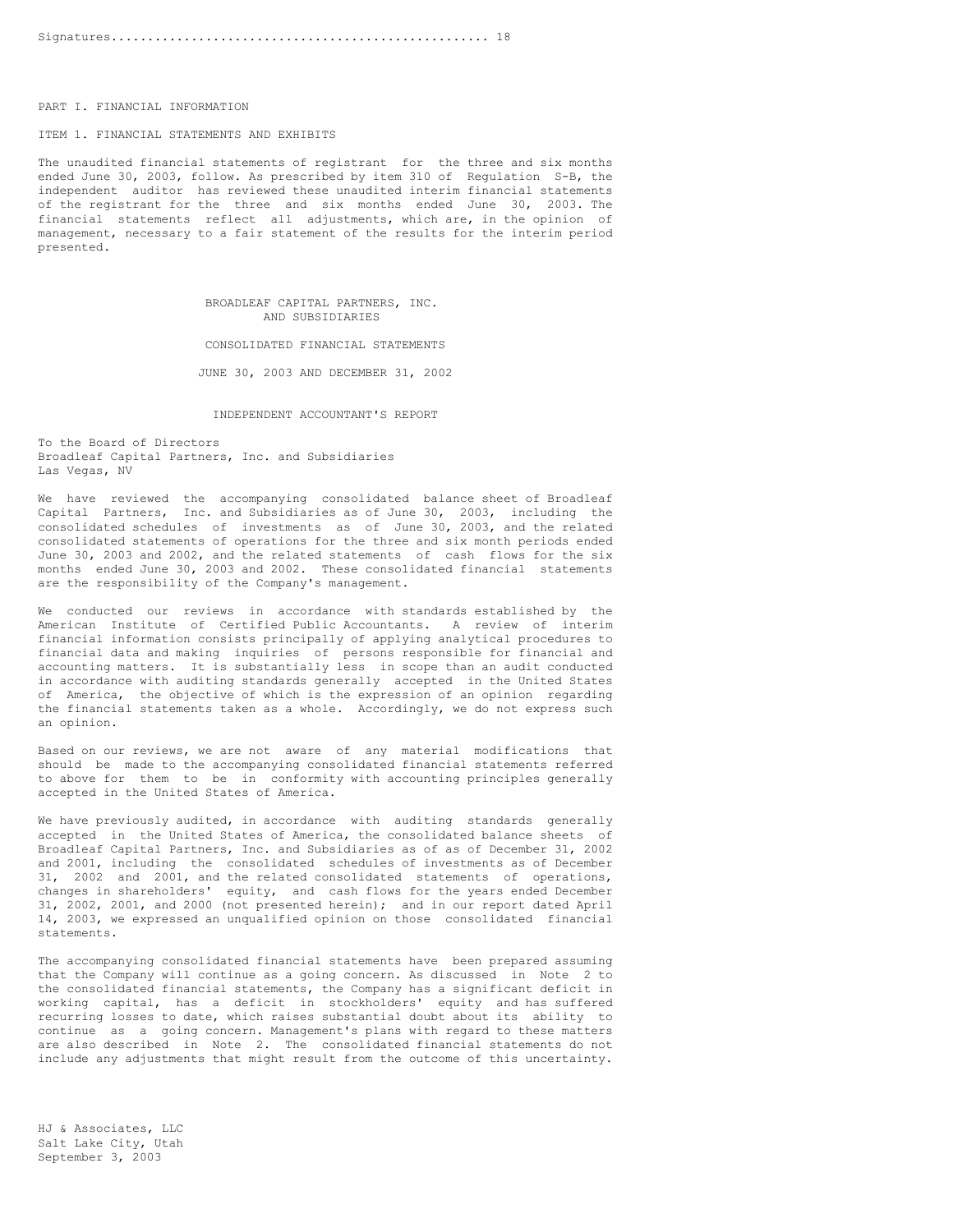#### BROADLEAF CAPITAL PARTNERS, INC. AND SUBSIDIARIES Consolidated Balance Sheets June 30, 2003 and December 31, 2002

ASSETS

June 30, December 31,

| <b>CURRENT ASSETS</b>                                                                                                               | 2003<br>(Unaudited) | 2002                                                           |
|-------------------------------------------------------------------------------------------------------------------------------------|---------------------|----------------------------------------------------------------|
| Cash and cash equivalents<br>Prepaid expenses                                                                                       | \$<br>$135,524$ \$  | 749<br>367                                                     |
| Total Current Assets                                                                                                                | 135,524             | 1,116                                                          |
| FIXED ASSETS, NET                                                                                                                   |                     | 13,413 20,022                                                  |
| OTHER ASSETS                                                                                                                        |                     |                                                                |
| Investments in limited partnerships<br>Other investments, net (cost - \$480,620)<br>Other assets                                    | $\sim$<br>890       | 871,478 937,424<br>890                                         |
| Assets associated with discontinued operations                                                                                      | 448                 | 556                                                            |
| Total Other Assets                                                                                                                  |                     | 872,816 938,870                                                |
| TOTAL ASSETS                                                                                                                        |                     | $$1,021,753$ \$ 960,008                                        |
| The accompanying notes are an integral part of these consolidated financial<br>statements.                                          |                     |                                                                |
| BROADLEAF CAPITAL PARTNERS, INC. AND SUBSIDIARIES<br>Consolidated Balance Sheets (Continued)<br>June 30, 2003 and December 31, 2002 |                     |                                                                |
| LIABILITIES AND STOCKHOLDERS' EQUITY (DEFICIT)                                                                                      |                     |                                                                |
|                                                                                                                                     | 2003                | June 30, December 31,<br>2002                                  |
| CURRENT LIABILITIES                                                                                                                 | (Unaudited)         |                                                                |
| Accounts payable                                                                                                                    | \$                  | 488,627 \$ 505,425                                             |
| Accounts payable - officers and directors                                                                                           | 235,892             | 120,893                                                        |
| Accrued expenses                                                                                                                    | 295,440<br>311,776  | 272,828                                                        |
| Accrued interest<br>Judgments payable                                                                                               |                     | 275,999<br>$311,776$ 275,999<br>1,585,757 1,574,802            |
| Notes payable - current portion                                                                                                     | 704,904             | 822,944                                                        |
| Note payable - related                                                                                                              | 32,436              | 28,000                                                         |
| Liabilities associated with discontinued operations                                                                                 | 324,703             | 312,369                                                        |
| Total Current Liabilities                                                                                                           |                     | 3,979,535 3,913,260                                            |
| LONG-TERM DEBT                                                                                                                      |                     |                                                                |
| Notes payable - long term<br>. <u>.</u>                                                                                             | 500,000             | 500,000                                                        |
| Total Liabilities<br>__________  ___________                                                                                        |                     | 4, 479, 535 4, 413, 260                                        |
| COMMITMENTS AND CONTINGENCIES                                                                                                       |                     |                                                                |
| MINORITY INTEREST (NOTE 3)                                                                                                          | 200,000             |                                                                |
| STOCKHOLDERS' EQUITY (DEFICIT)                                                                                                      |                     |                                                                |
| Preferred stock: 10,000,000 shares authorized at<br>\$0.01 par value; 515,300 shares issued and                                     |                     |                                                                |
| outstanding<br>Common stock: 250,000,000 shares authorized at<br>\$0.001 par value; 33,855,900 and 24,089,208 shares                |                     | 5,153<br>5,153                                                 |
| issued and outstanding, respectively                                                                                                |                     | 33,856 24,090                                                  |
| Additional paid-in capital<br>Accumulated deficit                                                                                   |                     | 12, 973, 233 12, 794, 424<br>$(16, 670, 024)$ $(16, 276, 919)$ |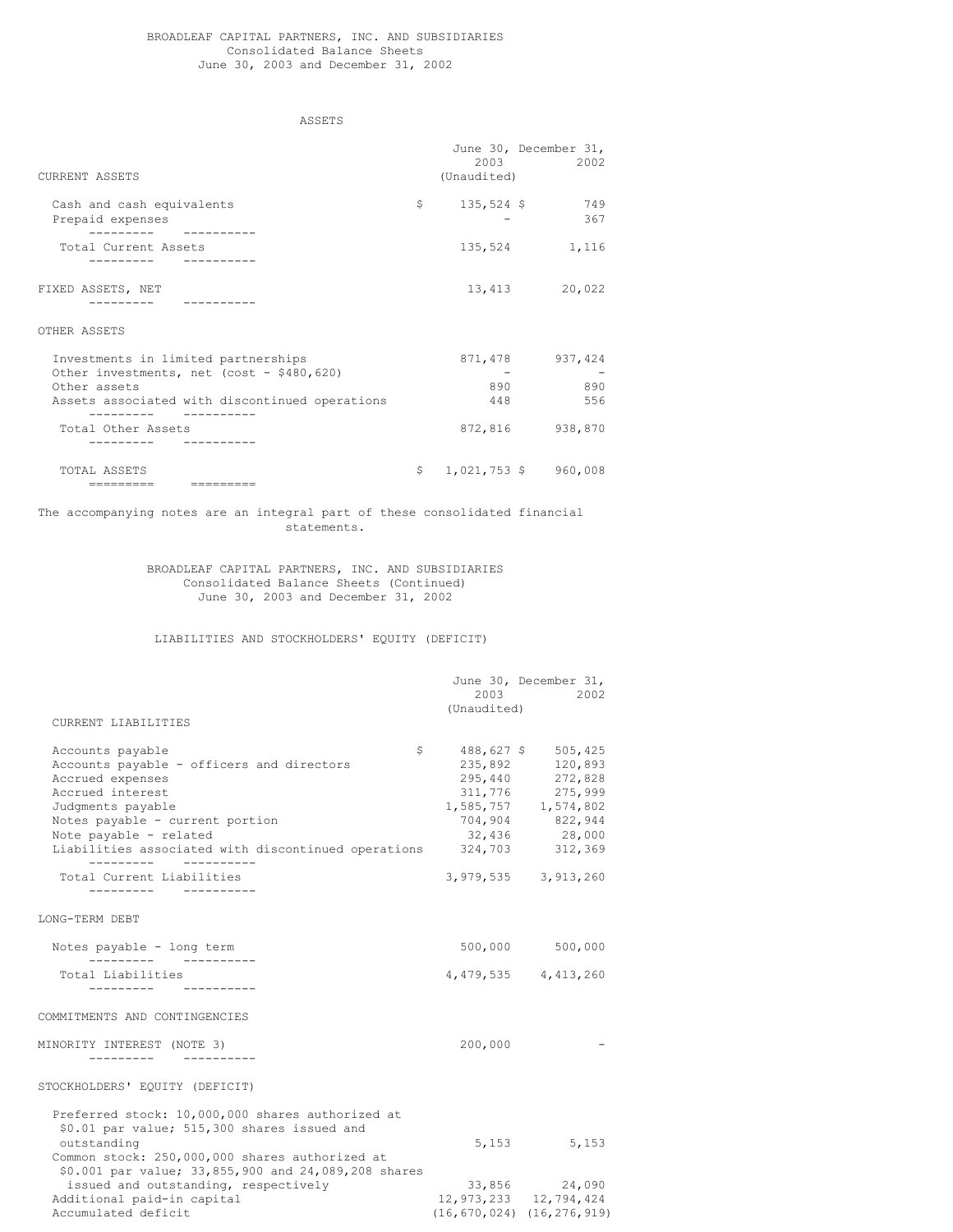| Total Stockholders' Equity (Deficit)                                       | $(3, 657, 782)$ $(3, 453, 252)$ |         |
|----------------------------------------------------------------------------|---------------------------------|---------|
| - - - - - - - -<br>--------                                                |                                 |         |
| TOTAL LIABILITIES, MINORITY INTEREST AND<br>STOCKHOLDERS' EQUITY (DEFICIT) | $$1.021.753$ \$                 | 960.008 |
|                                                                            |                                 |         |

The accompanying notes are an integral part of these consolidated financial statements.

BROADLEAF CAPITAL PARTNERS, INC. AND SUBSIDIARIES Schedule of Investments June 30, 2003 and December 31, 2002

# JUNE 30, 2003 (Unaudited)

| Number of                           |           |                                           |                      |           |    |                        |  |             |  |
|-------------------------------------|-----------|-------------------------------------------|----------------------|-----------|----|------------------------|--|-------------|--|
|                                     |           | Description of<br>Company Business (or %) | Shares Owned<br>Cost | Value     |    | Fair                   |  |             |  |
| Canyon Shadows                      |           | Real estate                               |                      |           |    | $10\%$ \$ 1,131,961 \$ |  | 871,478 (e) |  |
| IPO/Emerging Growth<br>Company, LLC |           | Start-up                                  |                      | 33%       |    | 100,000                |  | $-0- (f)$   |  |
| San Diego Soccer<br>Development     |           | Dormant company                           |                      | 350,000   |    | 164,658                |  | $-0- (f)$   |  |
| Other                               |           |                                           |                      | 8,000     |    | 15,962                 |  | $-0- (f)$   |  |
| Bio-Friendly<br>Corporation         |           | Start-up                                  |                      | 437,500   |    | 180,000                |  | $-0- (f)$   |  |
| Las Vegas Soccer<br>Development     |           | Start-up                                  | 1,020,000            |           |    | 20,000                 |  | $-0-$ (f)   |  |
| Total                               | ========= | ---------                                 |                      |           | \$ | $1,612,581$ \$         |  | 871,478     |  |
|                                     |           |                                           | DECEMBER 31, 2002    |           |    |                        |  |             |  |
| Canyon Shadows                      |           |                                           |                      |           |    | $10\%$ \$ 1,131,961 \$ |  |             |  |
|                                     |           | Real estate                               |                      |           |    |                        |  | 937,424 (e) |  |
| IPO/Emerging Growth<br>Company, LLC |           | Start-up                                  |                      | 33%       |    | 100,000                |  | $-0-$ (a)   |  |
| San Diego Soccer<br>Development     |           | Soccer franchise                          |                      | 350,000   |    | 164,658                |  | $-0-$ (c)   |  |
| Other                               |           |                                           |                      | 8,000     |    | 15,962                 |  | $-0- (f)$   |  |
| Bio-Friendly<br>Corporation         |           | Start-up                                  |                      | 437,500   |    | 180,000                |  | $-0-$ (d)   |  |
| Las Vegas Soccer<br>Development     |           | Start-up                                  |                      | 1,020,000 |    | 20,000                 |  | $-0-$ (d)   |  |
| Total                               |           |                                           |                      |           | \$ | $1,612,581$ \$         |  | 937, 424    |  |

Note - All of the above investments are considered non-income producing securities.

The accompanying notes are an integral part of these consolidated financial statements.

BROADLEAF CAPITAL PARTNERS, INC. AND SUBSIDIARIES Schedule of Investments (Continued) June 30, 2003 and December 31, 2002

a) Non-public company, represents ownership in an LLC, fair value is determined in good faith by the Company based on a variety of factors.

b) Public market method of valuation based on trading price of stock at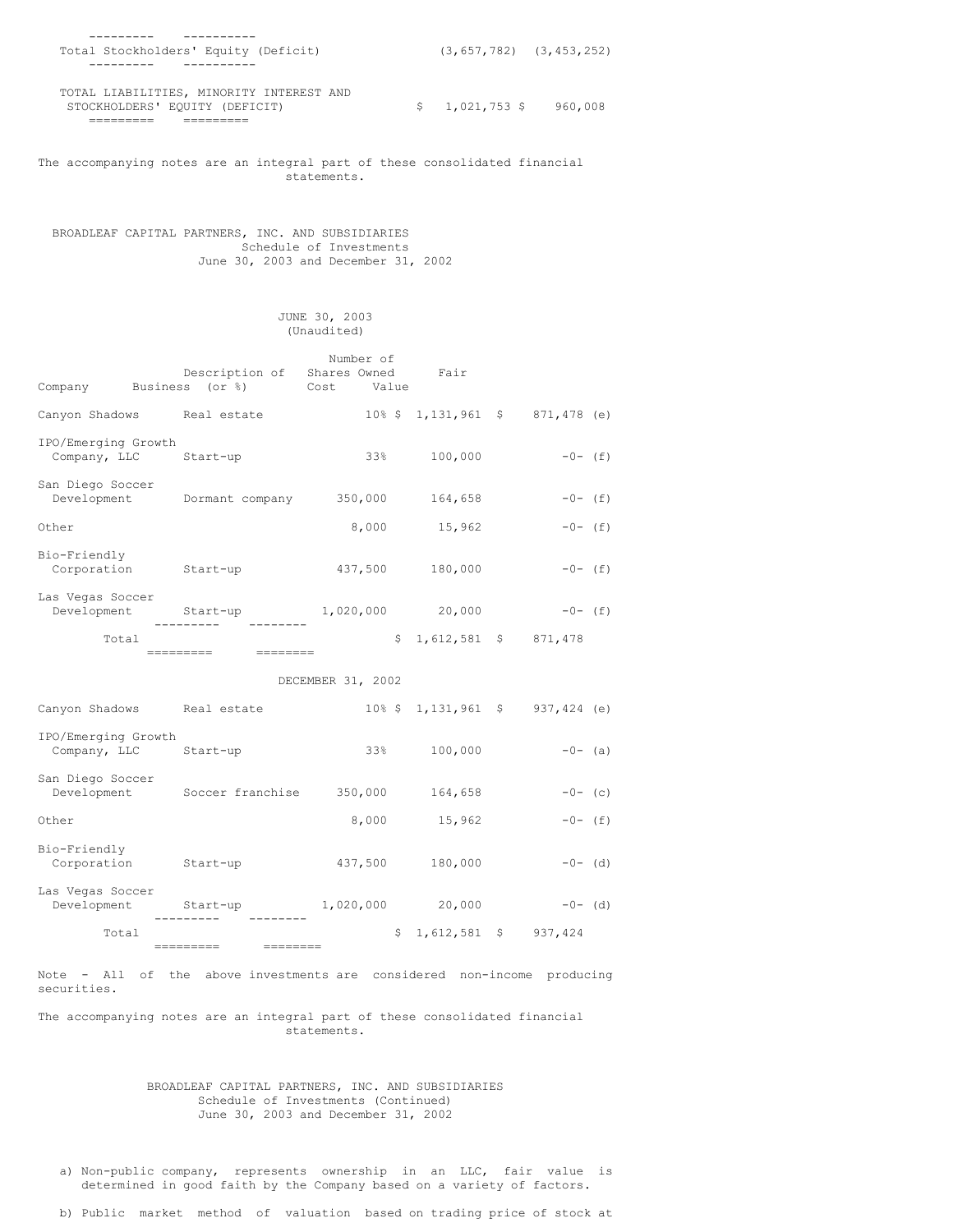year-end.

- c) The fair value of restricted shares is determined in good faith by the Company based on a variety of factors, including recent and historical prices and other recent transactions.
- d) No public market for this security exists cost method of valuation used.
- e) The Company's board of directors has valued this investment at cost, less cash distributions to the Company from Canyon Shadows.
- f) At December 31, 2002, the Company's board of directors determined that the Company is unlikely to recover its investments in these companies, and elected to value the investments at zero. The board maintains the same opinion at June 30, 2003.

The accompanying notes are an integral part of these consolidated financial statements.

|  |                                       |  | BROADLEAF CAPITAL PARTNERS, INC. AND SUBSIDIARIES |
|--|---------------------------------------|--|---------------------------------------------------|
|  | Consolidated Statements of Operations |  |                                                   |
|  | (Unaudited)                           |  |                                                   |

|                                                                                                                                                     |                                                         | For the Six<br>$\begin{tabular}{ll} Months & Ended \\ June 30, & June 30, \end{tabular}$<br>June 30, |  | For the Three            |
|-----------------------------------------------------------------------------------------------------------------------------------------------------|---------------------------------------------------------|------------------------------------------------------------------------------------------------------|--|--------------------------|
| 2003 2002 2003 2002                                                                                                                                 |                                                         |                                                                                                      |  |                          |
| <b>REVENUES</b>                                                                                                                                     |                                                         |                                                                                                      |  |                          |
|                                                                                                                                                     | $$1,900 \t$ 6,232 \t$ - $1,267$                         |                                                                                                      |  |                          |
| Total Revenues                                                                                                                                      |                                                         |                                                                                                      |  |                          |
| EXPENSES                                                                                                                                            |                                                         |                                                                                                      |  |                          |
| General and administrative<br>240,549  286,219  201,125  124,805<br>Bad debt expense 7,541 -<br>Depreciation and amortization 6,609 17,280          |                                                         |                                                                                                      |  |                          |
|                                                                                                                                                     |                                                         |                                                                                                      |  | $7,541$ -<br>3,175 8,641 |
|                                                                                                                                                     |                                                         |                                                                                                      |  |                          |
| LOSS FROM OPERATIONS $(252, 799)$ $(297, 267)$ $(211, 841)$ $(132, 179)$                                                                            |                                                         |                                                                                                      |  |                          |
| OTHER INCOME (EXPENSE)                                                                                                                              |                                                         |                                                                                                      |  |                          |
| Interest income<br>Interest expense                                                                                                                 | $(131, 366)$ $(82, 151)$ $(75, 280)$ $(15, 857)$        |                                                                                                      |  |                          |
| Total Other Income (Expense) (127,866) (34,351) (75,280) (15,857)                                                                                   |                                                         |                                                                                                      |  |                          |
| NET LOSS FROM<br>CONTINUING OPERATIONS (380,665) (331,618) (287,121) (148,036)                                                                      |                                                         |                                                                                                      |  |                          |
| INCOME (LOSS) FROM<br>DISCONTINUED OPERATIONS (12,440) 25,180 (12,386) (2,409)                                                                      |                                                         |                                                                                                      |  |                          |
| NET LOSS                                                                                                                                            | $$(393, 105)$ $$(306, 438)$ $$(299, 507)$ $$(150, 455)$ |                                                                                                      |  |                          |
| BASIC LOSS PER SHARE                                                                                                                                |                                                         |                                                                                                      |  |                          |
| Continuing operations $\qquad$ $\qquad$ $\qquad$ $(0.01)$ $\qquad$ $(0.08)$ $\qquad$ $(0.01)$ $\qquad$ $(0.00)$ $(0.00)$ $(0.00)$ $(0.00)$ $(0.00)$ | $$ (0.01) $ (0.08) $ (0.01) $ (0.01) $ (0.04)$          |                                                                                                      |  |                          |
| Basic Loss Per Share 5 (0.01) \$ (0.08) \$ (0.01) \$ (0.04)<br>---------- --------- -                                                               |                                                         |                                                                                                      |  |                          |
| WEIGHTED AVERAGE NUMBER<br>OF SHARES OUTSTANDING 28,811,089 3,472,252 31,358,084 3,472,252<br>--------- ---------                                   |                                                         |                                                                                                      |  |                          |

The accompanying notes are an integral part of these consolidated financial statements.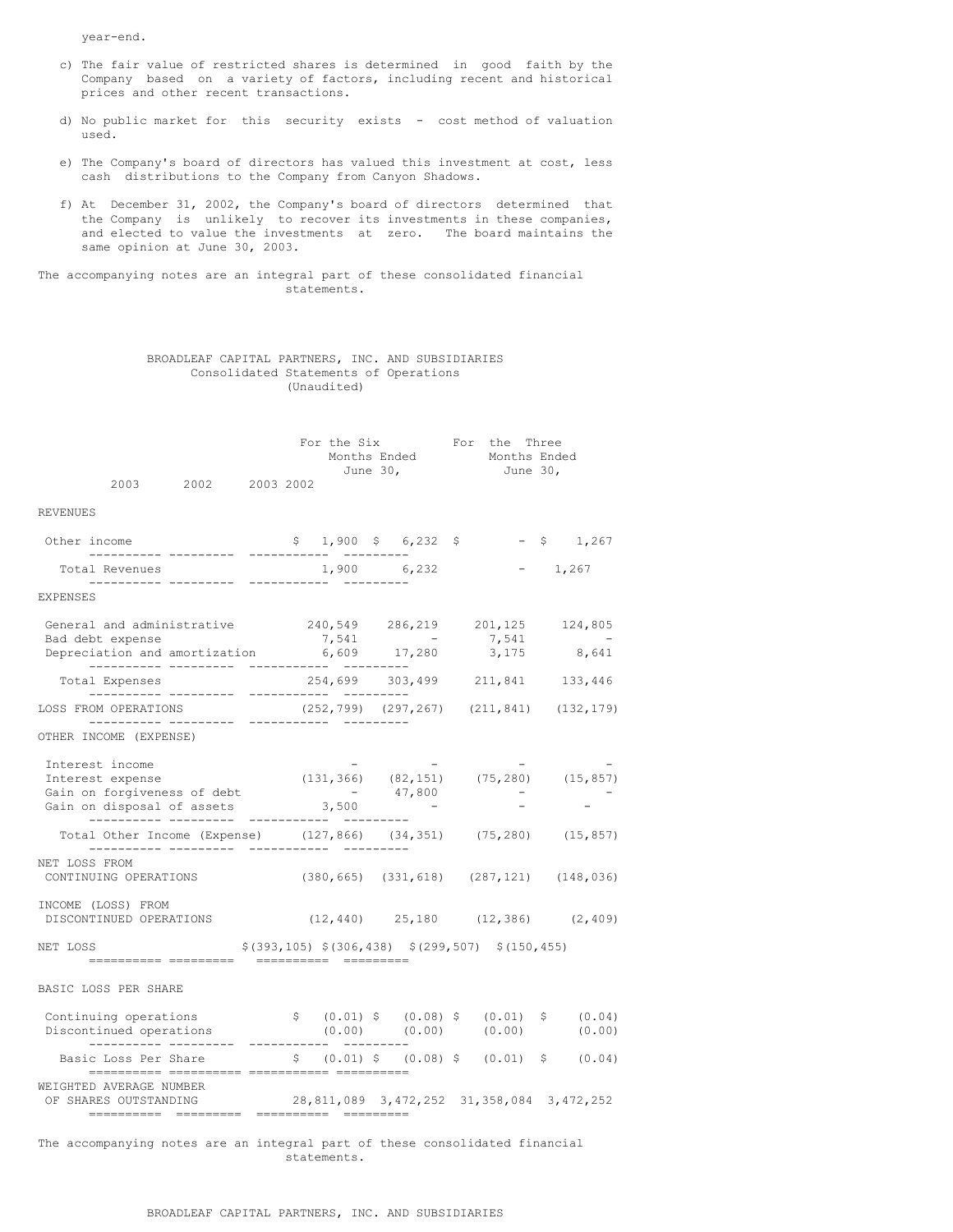|                                                                                                                                                                                                            | June $30r$<br>2003 - 2003 - 2004 - 2005 - 2006 - 2006 - 2007 - 2008 - 2008 - 2008 - 2008 - 2008 - 2008 - 2008 - 2008 - 2008 - 2008 - 2008 - 2008 - 2008 - 2008 - 2008 - 2008 - 2008 - 2008 - 2008 - 2008 - 2008 - 2008 - 2008 - 2008 - 2008 - | For the Six Months Ended<br>2002           |
|------------------------------------------------------------------------------------------------------------------------------------------------------------------------------------------------------------|-----------------------------------------------------------------------------------------------------------------------------------------------------------------------------------------------------------------------------------------------|--------------------------------------------|
| CASH FLOWS FROM OPERATING<br>ACTIVITIES                                                                                                                                                                    |                                                                                                                                                                                                                                               |                                            |
| Net loss from continuing operations<br>Adjustments to reconcile net loss to net<br>cash used by operating activities:                                                                                      | $$$ (380,665) $$$ (331,618)                                                                                                                                                                                                                   |                                            |
| Depreciation and amortization<br>Gain on forgiveness of debt<br>Common stock issued for services                                                                                                           | $-$ (47,800)<br>3,500                                                                                                                                                                                                                         | 6,609 17,280                               |
| Discontinued operations:<br>Net income (loss)<br>Changes in operating assets and liabilities:                                                                                                              | $(12, 440)$ 25,120                                                                                                                                                                                                                            |                                            |
| Decrease in prepaid expenses<br>Decrease in accounts receivable and notes<br>receivable - 19,418                                                                                                           | 367                                                                                                                                                                                                                                           |                                            |
| Decrease in other assets<br>Increase (decrease) in accounts payable<br>Increase (decrease) in other liabilities<br>Increase (decrease) in discontinued<br>operations, net liabilities<br>$12,440$ (25,180) | $\mathbf{L} = \mathbf{L} \times \mathbf{L}$                                                                                                                                                                                                   | 169<br>158,148 (54,619)<br>66,434 (97,613) |
| Net Cash Used in Operating Activities                                                                                                                                                                      |                                                                                                                                                                                                                                               | $(145, 607)$ $(494, 843)$                  |
| CASH FLOWS FROM INVESTING<br>ACTIVITIES                                                                                                                                                                    |                                                                                                                                                                                                                                               |                                            |
| Receipt of cash distributions on investment<br>Proceeds from partial sale of investment                                                                                                                    | 200,000                                                                                                                                                                                                                                       | 65,946 46,871<br>$\sim$ $-$                |
| Net Cash Used in Investing Activities                                                                                                                                                                      |                                                                                                                                                                                                                                               | 265,946 46,871                             |
| CASH FLOWS FROM FINANCING<br>ACTIVITIES                                                                                                                                                                    |                                                                                                                                                                                                                                               |                                            |
| Receipt of cash on notes payable - related<br>Payments on notes payable - related<br>Proceeds from long-term borrowings<br>Payment of long-term borrowings<br>Receipt of subscription receivable           | 5,536<br>$(1, 100)$ -<br>$-195,000$<br>$-210,568$                                                                                                                                                                                             | (4, 167)                                   |
| Stock issued for cash                                                                                                                                                                                      |                                                                                                                                                                                                                                               | 10,000 46,327                              |
| Net Cash Provided by Financing Activities                                                                                                                                                                  |                                                                                                                                                                                                                                               | 14,436 447,728                             |
| NET INCREASE (DECREASE) IN CASH                                                                                                                                                                            | 134,775                                                                                                                                                                                                                                       | (244)                                      |
| CASH, BEGINNING OF PERIOD                                                                                                                                                                                  | 749                                                                                                                                                                                                                                           | 764                                        |
| CASH, END OF PERIOD                                                                                                                                                                                        | $$135,524$ \$                                                                                                                                                                                                                                 | 520                                        |
|                                                                                                                                                                                                            |                                                                                                                                                                                                                                               |                                            |

The accompanying notes are an integral part of these consolidated financial statements.

### BROADLEAF CAPITAL PARTNERS, INC. AND SUBSIDIARIES Consolidated Statements of Cash Flows (Continued) (Unaudited)

|                                                                 | For the Six Months Ended<br>June 30,<br>2003 | 2002               |
|-----------------------------------------------------------------|----------------------------------------------|--------------------|
| SUPPLEMENTAL DISCLOSURE OF<br>CASH FLOW INFORMATION             |                                              |                    |
| Interest paid<br>Income taxes paid                              | Ş<br>$-$ \$<br>$-5$<br>\$                    |                    |
| SUPPLEMENTAL DISCLOSURE OF<br>NON-CASH ACTIVITIES               |                                              |                    |
| Common stock issued in conversion of<br>debentures and interest | \$                                           | 190,535 \$ 143,581 |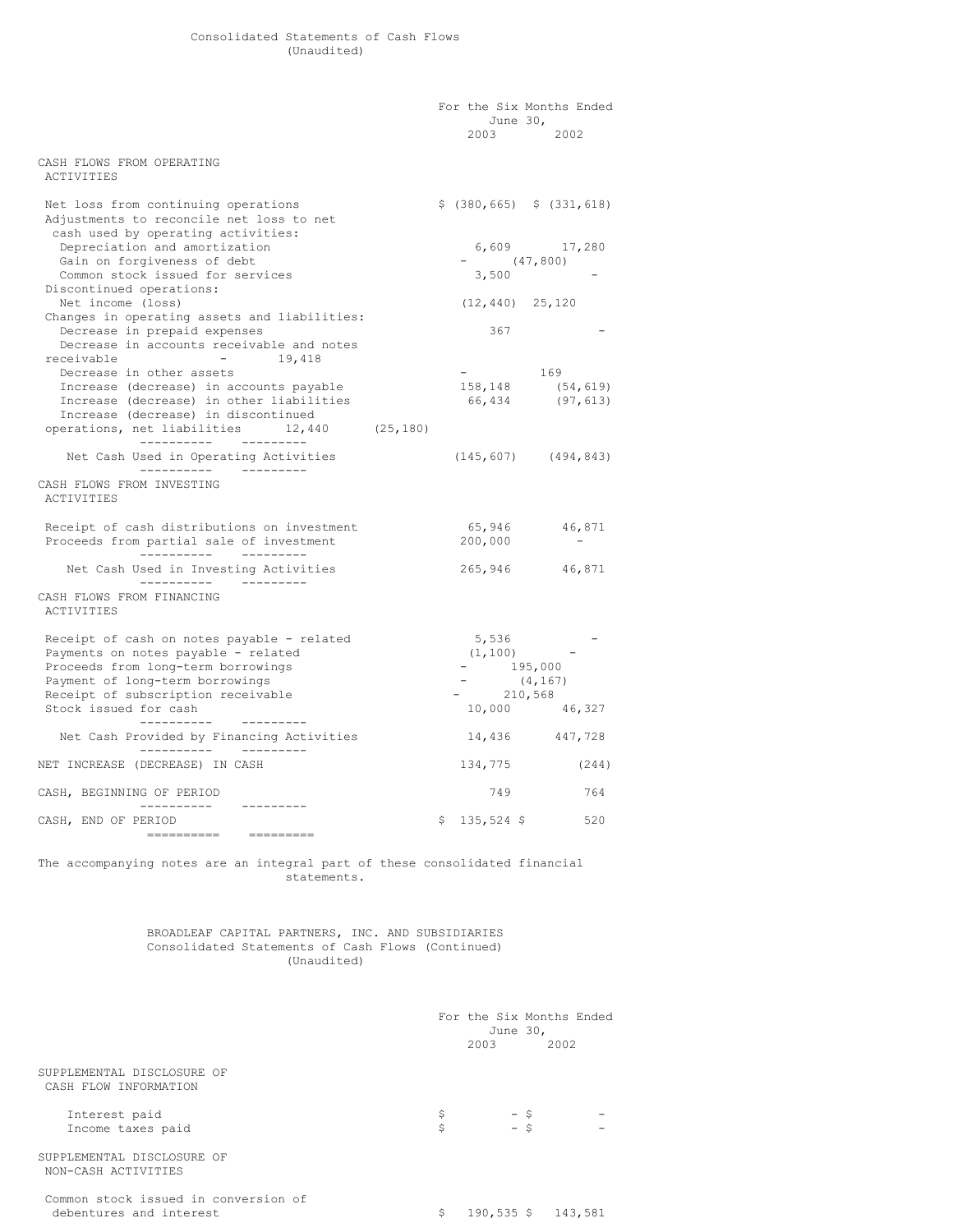#### The accompanying notes are an integral part of these consolidated financial statements.

## BROADLEAF CAPITAL PARTNERS, INC. AND SUBSIDIARIES Notes to the Consolidated Financial Statements June 30, 2003 and December 31, 2002

### NOTE 1 - BASIS OF FINANCIAL STATEMENT PRESENTATION

The accompanying unaudited consolidated financial statements have been prepared by the Company pursuant to the rules and regulations of the Securities and Exchange Commission. Certain information and footnote disclosures normally included in financial statements prepared in accordance with accounting principles generally accepted in the United States of America have been condensed or omitted in accordance with such rules and regulations. The information furnished in the interim consolidated financial statements include normal recurring adjustments and reflects all adjustments, which, in the opinion of management, are necessary for a fair presentation of such financial statements. Although management believes the disclosures and information presented are adequate to make the information not misleading, it is suggested that these interim financial statements be read in conjunction with the Company's most recent consolidated audited financial statements and notes thereto included in its December 31, 2002 Annual Report on Form 10-KSB. Operating results for the three and six months ended June 30, 2003 are not necessarily indicative of the results that may be expected for the year ending December 31, 2003.

### NOTE 2 - GOING CONCERN

As reported in the consolidated financial statements, the Company has an accumulated deficit of approximately \$16,670,000 as of June 30, 2003. The Company also has certain debts that are in default at June 30, 2003. The Company's stockholders' deficit at June 30, 2003 was \$3,657,782, and its current liabilities exceeded its current assets by \$3,844,011.

These factors create uncertainty about the Company's ability to continue as a going concern. The ability of the Company to continue as a going concern is dependent on the Company obtaining adequate capital to fund operating losses until it becomes profitable. If the Company is unable to obtain adequate capital it could be forced to cease operations.

In order to continue as a going concern, develop and generate revenues and achieve a profitable level of operations, the Company will need, among other things, additional capital resources. Management's plans to obtain such resources for the Company include (1) raising additional capital through sales of common stock, (2) converting promissory notes into common stock and (3) entering into acquisition, joint-venture, and other agreements with profitable entities with significant operations. In addition, management is continually seeking to streamline its operations and expand the business through a variety of industries, including real estate and financial management. However, management cannot provide any assurances that the Company will be successful in accomplishing any of its plans. The accompanying financial statements do not include any adjustments that might be necessary if the Company is unable to continue as a going concern.

# NOTE 3 - MATERIAL EVENTS

Partial Sale of Investment: On May 26, 2003 the Company entered into a Memorandum of Understanding with an individual whereby the Company would organize a new subsidiary ("Sub") and sell a 21% interest in Sub to the individual for \$200,000. Immediately following the consummation of the transaction, the Company would transfer the control of its Canyon Shadows, LP. ("Canyon") investment to Sub. Thereafter, the individual would be entitled to 21% of the quarterly cash distributions coming from Canyon, or \$5,000, whichever is greater. After twenty-four months, the individual has the option to sell her interest back to the Company for \$200,000.

Stock Issuances: During the six months ended June 30, 2003, the Company issued 5,000,000 shares of its restricted common stock for cash at \$0.02 per share. In addition, the Company issued 4,266,692 shares of its restricted common stock upon the conversion of debentures and other debt at various prices per share, and issued 500,000 shares for services rendered at \$0.07 per share.

#### NOTE 4 - RECLASSIFICATION OF PRIOR PERIOD DATA

During the six-months ended June 30, 2002, the Company recorded a gain on forgiveness of debt totaling \$1,184,752. Later in the 2002 fiscal year the Company was unable to meet the terms of its debt settlement agreements, and defaulted on the agreements. Consequently, at December 31, 2002, the gain on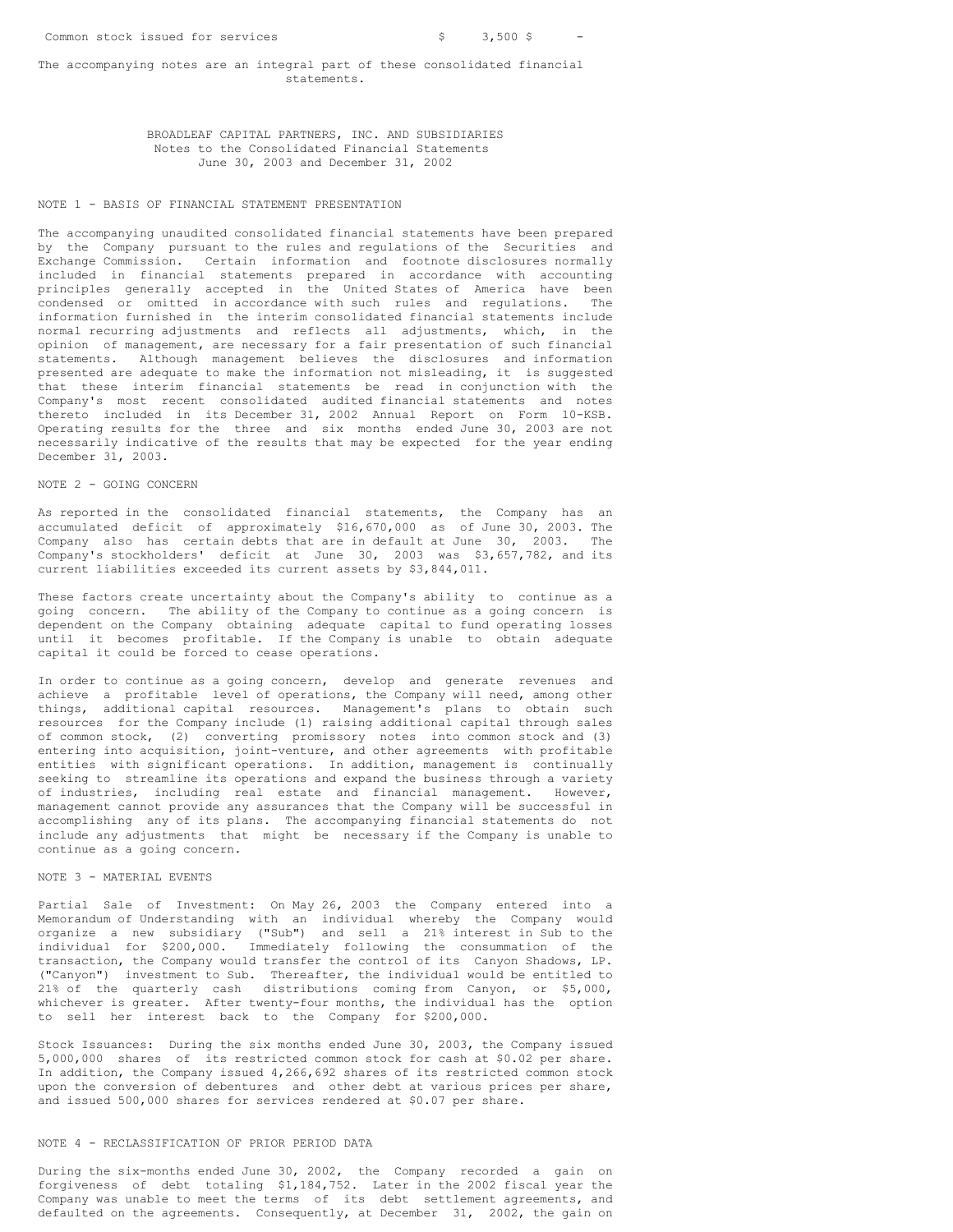forgiveness of debt was reversed, and the debt was again recorded in the financial statements at its original value.

In the June 30, 2003 financial statements the June 30, 2002, gain on forgiveness of debt is not shown. Rather, the June 30, 2002 statement of operations has been restated as if the gain on forgiveness of debt never occurred.

In addition, the Company has elected to present the assets and liabilities from discontinued operations as a single line item, entitled "Net liabilities in excess of the assets of discontinued operations." In the current period, for purposes of clarity, the Company has segregated the assets and liabilities of discontinued operations into two separate line items. Assets relating to discontinued operations have been listed in the "Other Assets" section of the balance sheet, while the corresponding liabilities relating to discontinued operations appear in the "Current Liabilities" section. All prior period references to assets and/or liabilities from discontinued operations have also been similarly segregated.

#### ITEM 2. MANAGEMENT DISCUSSION AND ANALYSIS OF FINANCIAL CONDITION AND RESULTS OF OPERATIONS

The following is a discussion of certain factors affecting Registrant's results of operations, liquidity and capital resources. You should read the following discussion and analysis in conjunction with the Registrant's consolidated financial statements and related notes that are included herein under Item 1 above.

CAUTIONARY STATEMENTS FOR PURPOSES OF THE SAFE HARBOR PROVISIONS OF THE PRIVATE SECURITIES LITIGATION REFORM ACT OF 1995.

This Form 10-QSB contains forward-looking statements within the meaning of section 27A of the Securities Act of 1933 and section 21E of the Securities Exchange Act of 1934. The Company's actual results could differ materially from those set forth in the forward-looking statements. These forward-looking statements represent the Registrant's present expectations or beliefs concerning future events. The Registrant cautions that such forward-looking statements involve known and unknown risks, uncertainties and other factors which may cause the actual results, performance or achievements of the Registrant to be materially different from any future results, performance or achievements expressed or implied by such forward-looking statements. Such factors include, among other things, the uncertainty as to the Registrant's future profitability; the uncertainty as to the demand for Registrant's services; increasing competition in the markets that Registrant conducts business; the Registrant's ability to hire, train and retain sufficient qualified personnel; the Registrant's ability to obtain financing on acceptable terms to finance its growth strategy; and the Registrant's ability to develop and implement operational and financial systems to manage its growth.

#### MANAGEMENT DISCUSSION

Broadleaf Capital Partners, Inc. (Company) is a venture capital fund and plans to continue as a Business Development Corporation (BDC) under the 1940 Act. The Company makes direct investments in and provides management services to businesses that have at least a one-year operating history, the original founding management, and operating in niche or under-served markets. The Company intends to expand on its investment strategy and portfolio through the internal development of its present operations and other business opportunities, as well as the acquisition of additional business ventures. The Company has in the past, and may again in the future, raise capital specifically for the purpose of maintaining operations and making an investment that the Company believes is attractive.

# ANALYSIS OF FINANCIAL CONDITION

The first quarter of 2003 marked the continuance of assessing and consolidating the Company's previous investments and operations.

Results of Operations - Six months ended June 30, 2003, compared to the six months ended June 30, 2002.

Revenues. Revenues for the six months ended June 30, 2003 decreased by \$4,332 or 70% to \$1,900 from \$6,232 for the six months ended June 30, 2002. This decrease was primarily due to the absence of development income.

Operating Expenses. Expenses for the six months ended June 30, 2003 decreased by \$48,800 or 16% to \$254,699 from \$303,499 for the six months ended June 30, 2002. General and administrative expenses for the six months ended June 30, 2003 decreased by \$45,670 or 16% to \$240,549 from \$286,219. This decrease was primarily due to a reduction in operations.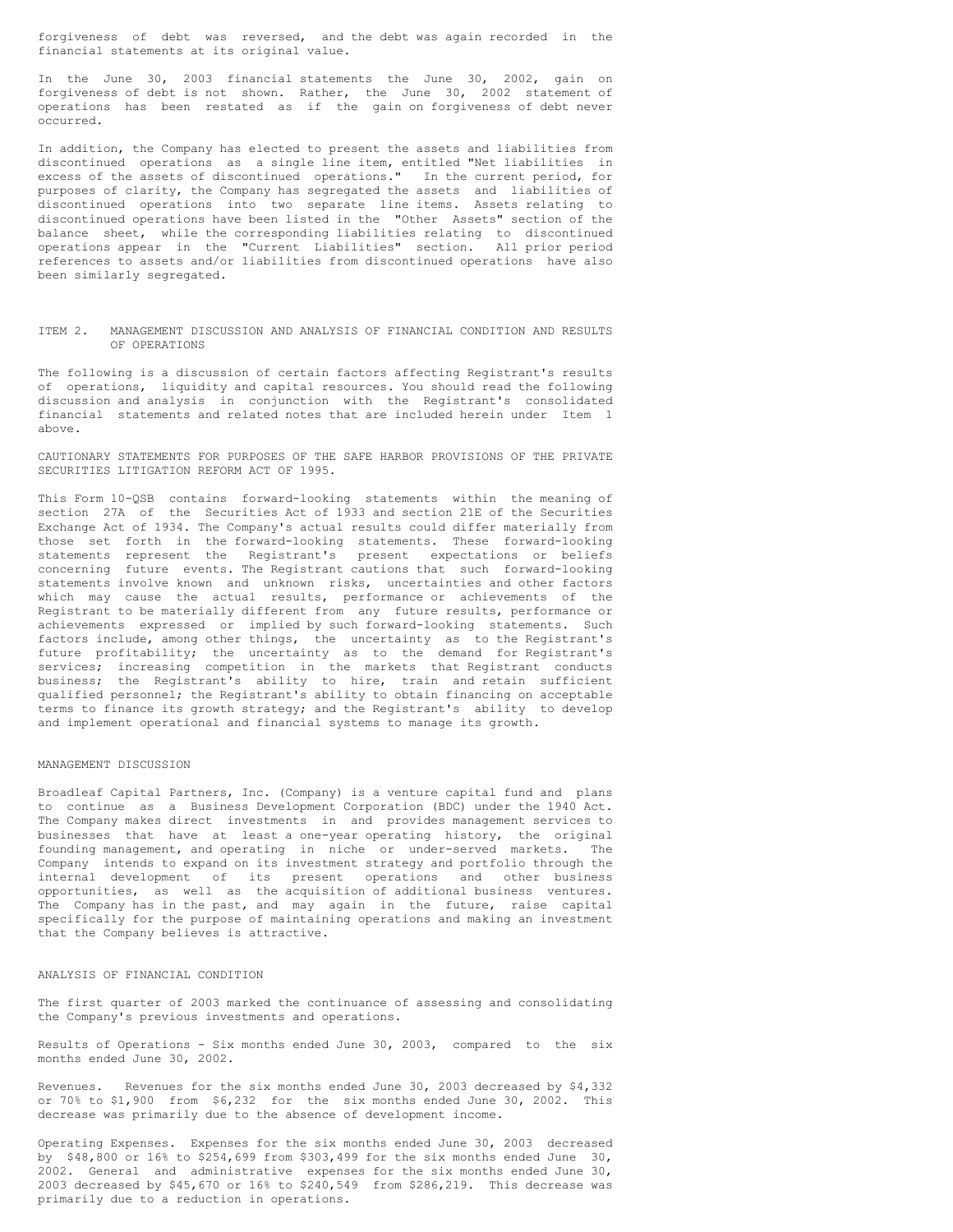Changes in Financial Condition, Liquidity and Capital Resource.

For the six months ended June 30, 2003, the Company funded its operations and capital requirements partially with its own working capital and partially with proceeds from stock offerings. As of June 30, 2003, the Company had cash of \$135,524.

### Forward-Looking Statements

This Form 10-QSB includes "forward-looking statements" within the meaning of Section 27A of the Securities Act of 1933, as amended, and Section 21E of the Securities Exchange Act of 1934, as amended. All statements, other than statements of historical facts, included or incorporated by reference in this Form 10-QSB which address activities, events or developments which the Company expects or anticipates will or may occur in the future, including such things as future capital expenditures (including the amount and nature thereof), finding suitable merger or acquisition candidates, expansion and growth of the Company's business and operations, and other such matters are forward-looking statements.

These statements are based on certain assumptions and analyses made by the Company in light of its experience and its perception of historical trends, current conditions and expected future developments as well as other factors it believes are appropriate in the circumstances. However, whether actual results or developments will conform with the Company's expectations and predictions is subject to a number of risks and uncertainties, general economic market and business conditions; the business opportunities (or lack thereof) that may be presented to and pursued by the Company; changes in laws or regulation; and other factors, most of which are beyond the control of the Company.

This Form 10-QSB contains statements that constitute "forward-looking statements." These forward-looking statements can be identified by the use of predictive, future-tense or forward-looking terminology, such as "believes," "anticipates," "expects," "estimates," "plans," "may," "will," or similar terms. These statements appear in a number of places in this Registration and include statements regarding the intent, belief or current expectations of the Company, its directors or its officers with respect to, among other things: (i) trends affecting the Company's financial condition or results of operations for its limited history; (ii) the Company's business and growth strategies; (iii) the Internet and Internet commerce; and, (iv) the Company's financing plans. Investors are cautioned that any such forward-looking statements are not guarantees of future performance and involve significant risks and uncertainties, and that actual results may differ materially from those projected in the forward-looking statements as a result of various factors. Factors that could adversely affect actual results and performance include, among others, the Company's limited operating history, dependence on continued growth in the use of the Internet, the Company's inexperience with the Internet, potential fluctuations in quarterly operating results and expenses, security risks of transmitting information over the Internet, government regulation, technological change and competition.

Consequently, all of the forward-looking statements made in this Form 10-QSB are qualified by these cautionary statements and there can be no assurance that the actual results or developments anticipated by the Company will be realized or, even if substantially realized, that they will have the expected consequence to or effects on the Company or its business or operations. The Company assumes no obligations to update any such forward-looking statements.

#### ITEM 3. CONTROLS AND PROCEDURES

Within 90 days prior to the date of filing of this report, we carried out an evaluation, under the supervision and with the participation of our management, including the Chief Executive Officer and the Chief Financial Officer), of the design and operation of our disclosure controls and procedures. Based on this evaluation, our Chief Executive Officer and Chief Financial Officer concluded that our disclosure controls and procedures are effective for gathering, analyzing and disclosing the information we are required to disclose in the reports we file under the Securities Exchange Act of 1934, within the time periods specified in the SEC's rules and forms. There have been no significant changes in our internal controls or in other factors that could significantly affect internal controls subsequent to the date of this evaluation.

#### PART II - OTHER INFORMATION

#### ITEM 1. LEGAL PROCEEDINGS

# Unresolved legal issues are:

City of San Jacinto - Involves the delinquency of payments of the property and Mello Roos taxes on 105 parcels of real property owned by PR Equities, where Peacock Financial Corporation is the General Partner. The properties were encumbered with taxes and the Company determined the properties were not a viable investment and the properties were foreclosed on for the tax liability.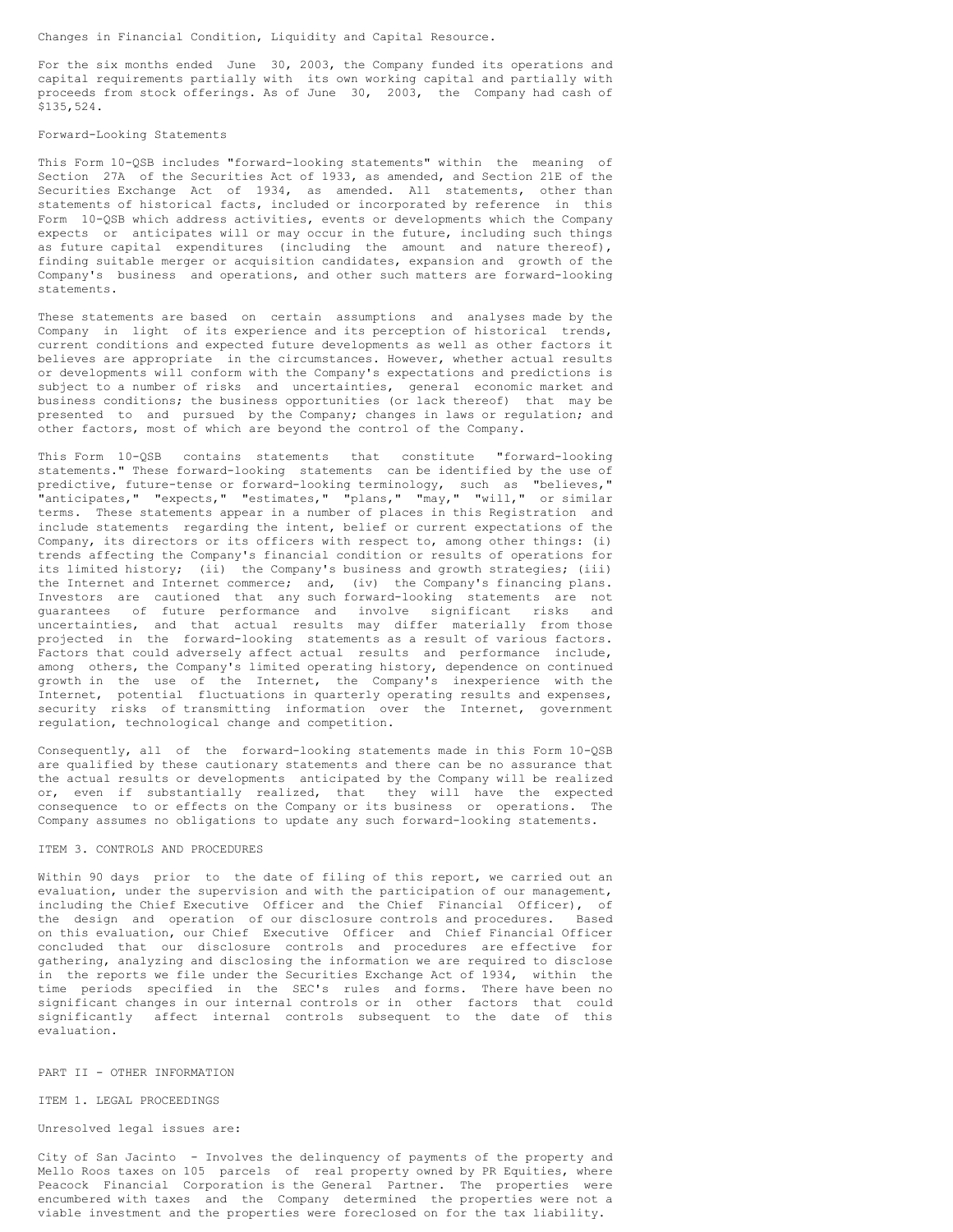Bank of Hemet - This case involved a loan to PR Equities, with Peacock Financial Corporation as the General Partner. The loan went into default and an abstract of judgment had been filed for nearly \$1,000,000. In December 2001, the firm, Jaeger & Kodner, LLC, purchased the bank's position.

First Miracle Group - A legal judgment was rendered against the company in the amount of \$100,000 in relation to Dotcom Ventures, LLC. Negotiations are ongoing to settle for a lesser amount.

Steven Slagter - The case involved an action brought against PR Equities, with Peacock Financial Corporation as the General Partner. It involved the collection of approximately \$900,000 on a promissory note. There was a summary judgment for nearly \$1.35 million. The Company is currently in settlement negotiations.

Helen Apostle - This case involved an action for approximately \$90,000 involving a defaulted loan. The Company has been in preliminary settlement negotiations and the case is currently unresolved.

Garrett Martin - Involves an unpaid Consulting agreement wherein a judgment was entered against the Company for \$21,800. The Company is currently in preliminary settlement negotiations for a lesser amount.

ITEM 2. CHANGES IN SECURITIES AND USE OF PROCEEDS:

During the six months ended June 30, 2003, the Company issued 5,000,000 shares of its restricted common stock for cash at \$0.02 per share. In addition, the Company issued 4,266,692 shares of its restricted common stock upon the conversion of debentures and other debt at various prices per share, and issued 500,000 shares for services rendered at \$0.07 per share.

ITEM 3. DEFAULTS UPON SENIOR SECURITIES: NONE

ITEM 4. SUBMISSION OF MATTERS TO A VOTE OF SECURITY HOLDERS: NONE

ITEM 5. OTHER INFORMATION: NONE

ITEM 6. EXHIBITS AND REPORTS ON FORM 8-K.

(a) Exhibits:

- Exhibit 99.1 Certification Pursuant to Section 302 of the Sarbanes-Oxley Act of 2002 of the Chief Executive Officer
- Exhibit 99.2 Certification Pursuant to Section 302 of the Sarbanes-Oxley Act of 2002 of the Chief Financial Officer
- Exhibit 99.3 Certification Pursuant to Section 906 of the Sarbanes-Oxley Act of 2002 of the Chief Executive Officer
- Exhibit 99.4 Certification Pursuant to Section 906 of the Sarbanes-Oxley Act of 2002 of the Chief Financial Officer

(a) Reports on Form 8-K:

Exh. 99-5

Form 8-K

#### CURRENT REPORT

ITEM 5. OTHER ITEMS

a.) CHANGE OF ADDRESS

The new address for the Company is 7341 W. Charleston Blvd., Suite 140, Las Vegas, Nevada, 89117. The new telephone number for the business is 702-736- 1560. The new fax number for the business is 702-736-1608.

b.) CHANGE OF CORPORATE COUNSEL

On April 7, 2003 the Board of Directors accepted the resignation of Sarkis Kaloustian as the Corporate Counsel for the Company. The Board of Directors accepted Mr. Michael Gardiner of Rathbone, Rudderman and Gardiner as the new Corporate Counsel for the Company.

#### ITEM 6. RESIGNATION OF REGISTRANT'S DIRECTORS

On April 7, 2003, the Board of Directors accepted the resignation of Lisa Martinez as the Accounting Administrator and Corporate Secretary. The Board of Directors accepted the resignation of Mr. Donald E. Johnson as the Chief Financial Officer of the Company.

On April 7, 2003, the Board of Directors selected Melissa R. Blue as the Corporate Secretary and Interim Chief Financial Officer of the Company. Melissa is originally from New Jersey and moved to South Carolina to receive her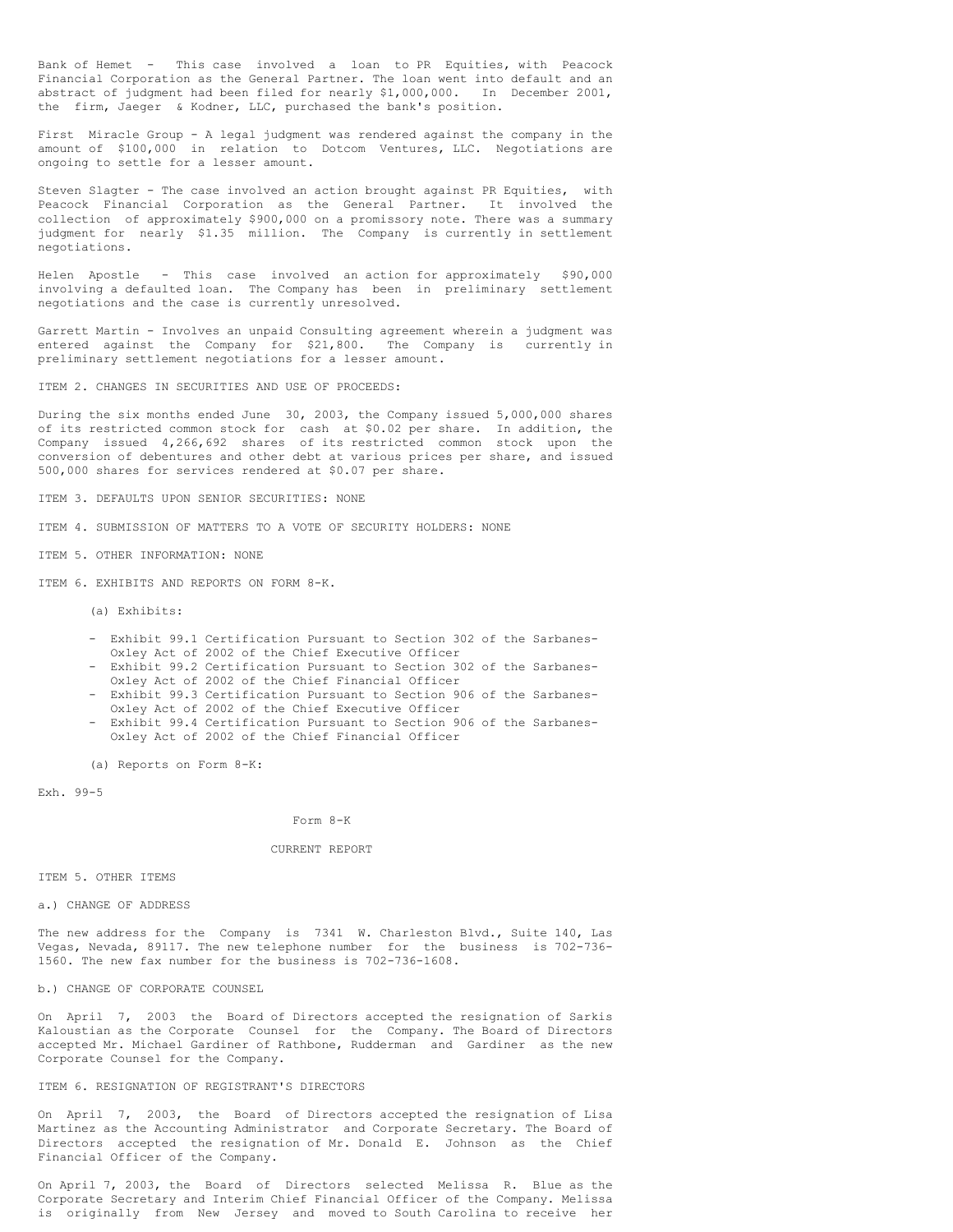Bachelors of Science in Business Administration with the concentration in Accounting from Winthrop University in Rock Hill. Melissa has previously worked for small and medium sized accounting firms in both Las Vegas and in Columbia, South Carolina. Melissa was one of the founders of a Las Vegas CPA firm in 2002 and was the lead auditor for the firm's public company clients. Melissa is a member of the Nevada Society of CPA's, the American Institute of CPA, and the local chapter of the Latin Chamber of Commerce.

### SIGNATURES

Pursuant to the requirements of the Securities and Exchange Act of 1934, the registrant has duly caused this report to be signed on its behalf by the undersigned hereunto duly authorized.

Date: May 20, 2003

#### **SIGNATURES**

Pursuant to the requirements of the Securities Exchange Act of 1934, the registrant has duly caused this report to be signed on its behalf by the undersigned thereunto duly authorized.

BROADLEAF CAPITAL PARTNERS, INC.

| September 10, 2003 | /s/ Robert A. Braner   |
|--------------------|------------------------|
|                    |                        |
| Date               | Robert A. Braner       |
|                    | Interim President/ CEO |

Pursuant to the requirements of the Securities Exchange Act of 1934, this report has been signed below by the following person(s) on behalf of the registrant and in the capacities and on the dates indicated.

| September 10, 2003 |                     |                 |  |  | /s/ Melissa R. Blue |  |
|--------------------|---------------------|-----------------|--|--|---------------------|--|
|                    |                     |                 |  |  |                     |  |
| Date               |                     | Melissa R. Blue |  |  |                     |  |
|                    |                     | Interim CFO and |  |  |                     |  |
|                    | Corporate Secretary |                 |  |  |                     |  |

Exh. 99-1

CERTIFICATION PURSUANT TO 18 U.S.C. SECTION 1350, AS ADOPTED PURSUANT TO SECTION 302 OF THE SARBANES-OXLEY ACT OF 2002

I, Robert A. Braner, certify that:

- 1. I have reviewed this quarterly report on Form 10-QSB of BROADLEAF CAPITAL PARTNERS, INC.;
- 2. Based on my knowledge, this quarterly report does not contain any untrue statement of a material fact, or omit to state a material fact necessary to make the statements made, in light of the circumstances under which such statements were made, not misleading with respect to the period covered by this quarterly report; and
- Based on my knowledge, the financial statements, and other financial information included in this quarterly report, fairly present in all material respects the financial position, results of operations, and cash flows of the issuer as of, and for, the periods presented in this quarterly report.
- 4. I am responsible for establishing and maintaining disclosure controls and procedures for the issuer and have:
	- (i) Designed such disclosure controls and procedures to ensure that material information relating to the issuer is made known to me, particularly during the period in which the periodic reports are being prepared;
	- (ii) Evaluated the effectiveness of the issuer's disclosure controls and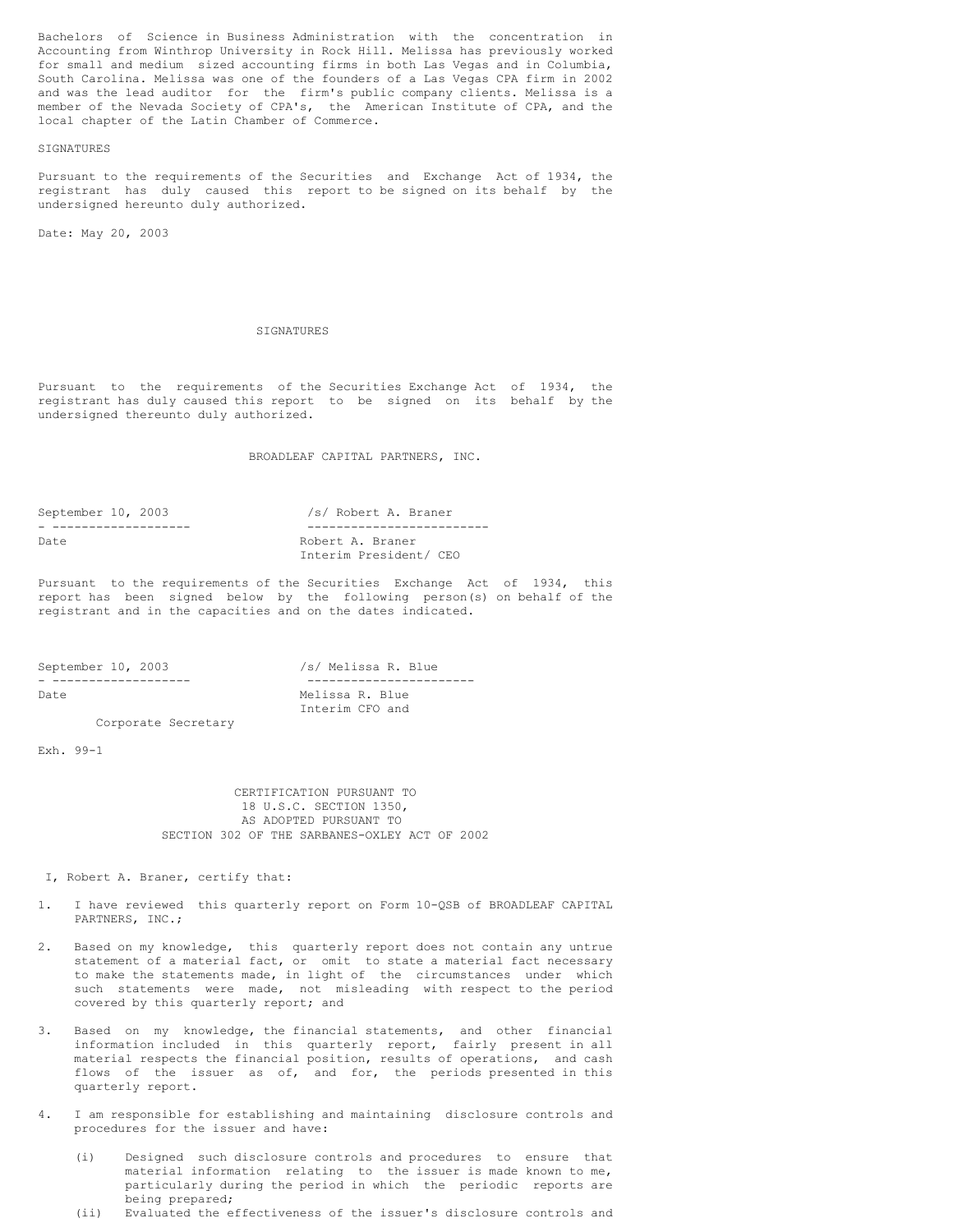procedures as of June 30, 2003; and

- (iii) Presented in the report our conclusions about the effectiveness of the disclosure controls and procedures based on my evaluation as of the Evaluation Date;
- 5. I have disclosed, based on my most recent evaluation, to the issuer's auditors and the audit committee of the board of directors (or persons fulfilling the equivalent function):
	- (i) All significant deficiencies in the design or operation of internal controls which could adversely affect the issuer's ability to record, process, summarize and report financial data and have identified for the issuer's auditors any material weaknesses in internal controls (none were so noted); and
		- (ii) Any fraud, whether or not material, that involves management or other employees who have a significant role in the issuer's internal controls (none were so noted); and
- 6. I have indicated in the report whether or not there were significant changes in internal controls or in other factors that could significantly affect internal controls subsequent to the date of our most recent evaluation, including any corrective actions with regard to significant deficiencies and material weaknesses.

Date: September 10, 2003

/s/ Robert A. Braner --------------------- Interim President and CEO

Exh. 99-2

CERTIFICATION PURSUANT TO 18 U.S.C. SECTION 1350, AS ADOPTED PURSUANT TO SECTION 302 OF THE SARBANES-OXLEY ACT OF 2002

- I, Melissa R. Blue, certify that:
- 1. I have reviewed this quarterly report on Form 10-QSB of BROADLEAF CAPITAL PARTNERS, INC.;
- 2. Based on my knowledge, this quarterly report does not contain any untrue statement of a material fact, or omit to state a material fact necessary to make the statements made, in light of the circumstances under which such statements were made, not misleading with respect to the period covered by this quarterly report; and
- 3. Based on my knowledge, the financial statements, and other financial information included in this quarterly report, fairly present in all material respects the financial position, results of operations, and cash flows of the issuer as of, and for, the periods presented in this quarterly report.
- 4. I am responsible for establishing and maintaining disclosure controls and procedures for the issuer and have:
	- (i) Designed such disclosure controls and procedures to ensure that material information relating to the issuer is made known to me, particularly during the period in which the periodic reports are being prepared;
	- (ii) Evaluated the effectiveness of the issuer's disclosure controls and procedures as of June 30, 2003; and
	- (iii) Presented in the report our conclusions about the effectiveness of the disclosure controls and procedures based on my evaluation as of the Evaluation Date;
- 5. I have disclosed, based on my most recent evaluation, to the issuer's auditors and the audit committee of the board of directors (or persons fulfilling the equivalent function):
	- (i) All significant deficiencies in the design or operation of internal controls which could adversely affect the issuer's ability to record, process, summarize and report financial data and have identified for the issuer's auditors any material weaknesses in internal controls (none were so noted); and
	- (ii) Any fraud, whether or not material, that involves management or other employees who have a significant role in the issuer's internal controls (none were so noted); and
- 6. I have indicated in the report whether or not there were significant changes in internal controls or in other factors that could significantly